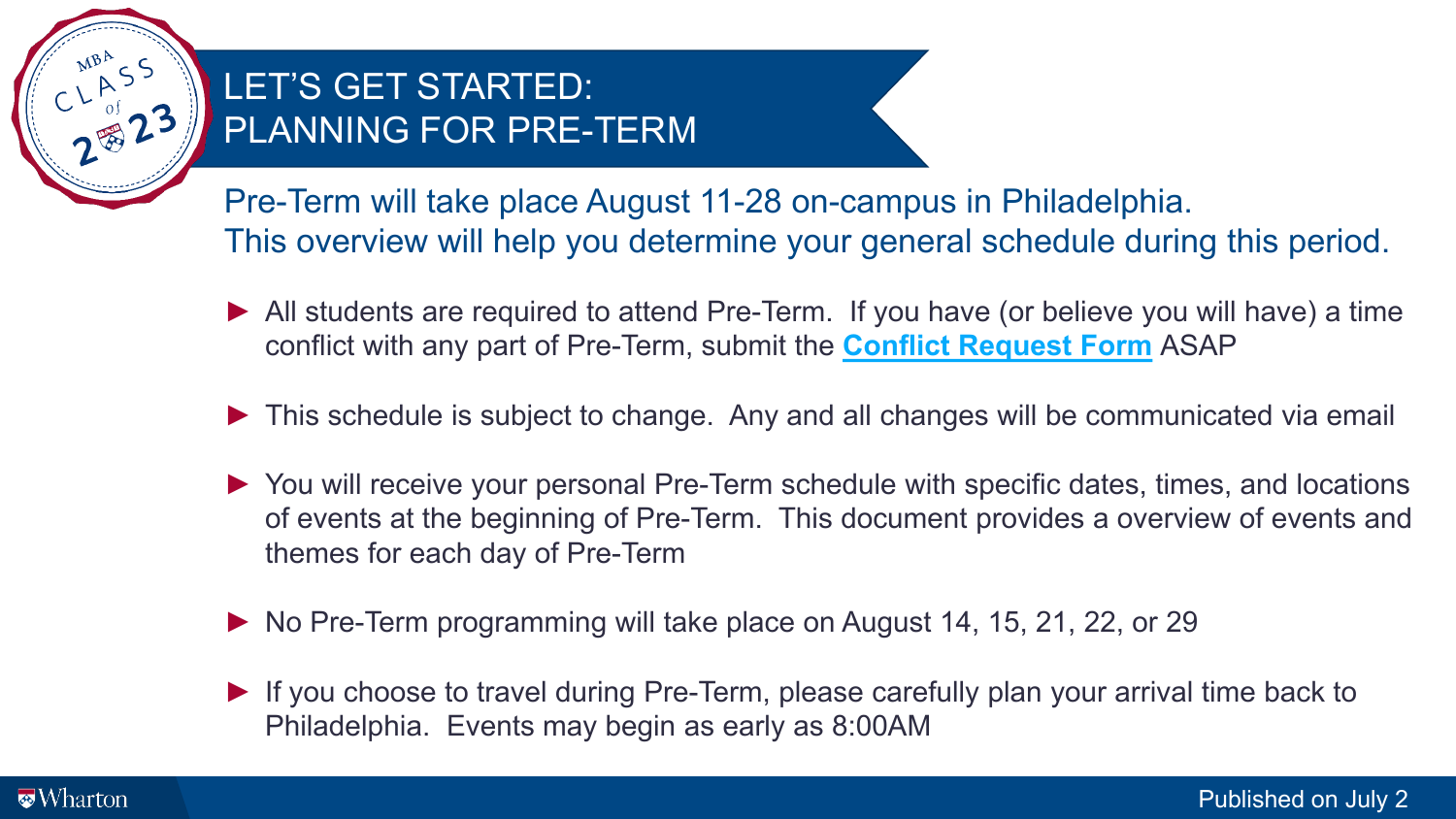|                                       | Wednesday<br>11                                                                                                                                                                                                                                       | <b>Thursday</b><br>$12 \,$                                                                                                                                            | <b>Friday</b><br>13                                                                                                                                                                                    | <b>Saturday</b><br>14 | <b>Sunday</b><br>15 |
|---------------------------------------|-------------------------------------------------------------------------------------------------------------------------------------------------------------------------------------------------------------------------------------------------------|-----------------------------------------------------------------------------------------------------------------------------------------------------------------------|--------------------------------------------------------------------------------------------------------------------------------------------------------------------------------------------------------|-----------------------|---------------------|
| Day<br>x.9AM-6PM<br>Approx.           | <b>International</b><br><b>Student</b><br><b>Orientation &amp;</b><br><b>Document Check</b><br><b>Check-In</b><br><b>Welcome to Wharton</b><br><b>Alumni Panel:</b><br><b>Diversifying Your</b><br><b>Bonds</b><br><b>Welcome</b><br><b>Reception</b> | <b>Senior Team</b><br>Welcome<br><b>Exploring Your</b><br><b>Academic Options</b><br><b>CareerFit Workshop</b><br><b>Meet Your Advising</b><br><b>Support Network</b> | <b>Exploring Your</b><br><b>Academic Options</b><br><b>CareerFit Workshop</b><br><b>Meet Your Advising</b><br><b>Support Network</b><br><b>Case Workshop</b><br><b>Course Match</b><br><b>Workshop</b> | <b>OFF</b>            | <b>OFF</b>          |
| Evening<br>prox. 6PM-9PM<br>Approx. 6 |                                                                                                                                                                                                                                                       | <b>Small Group Dinners</b>                                                                                                                                            | <b>Small Group Dinners</b>                                                                                                                                                                             |                       |                     |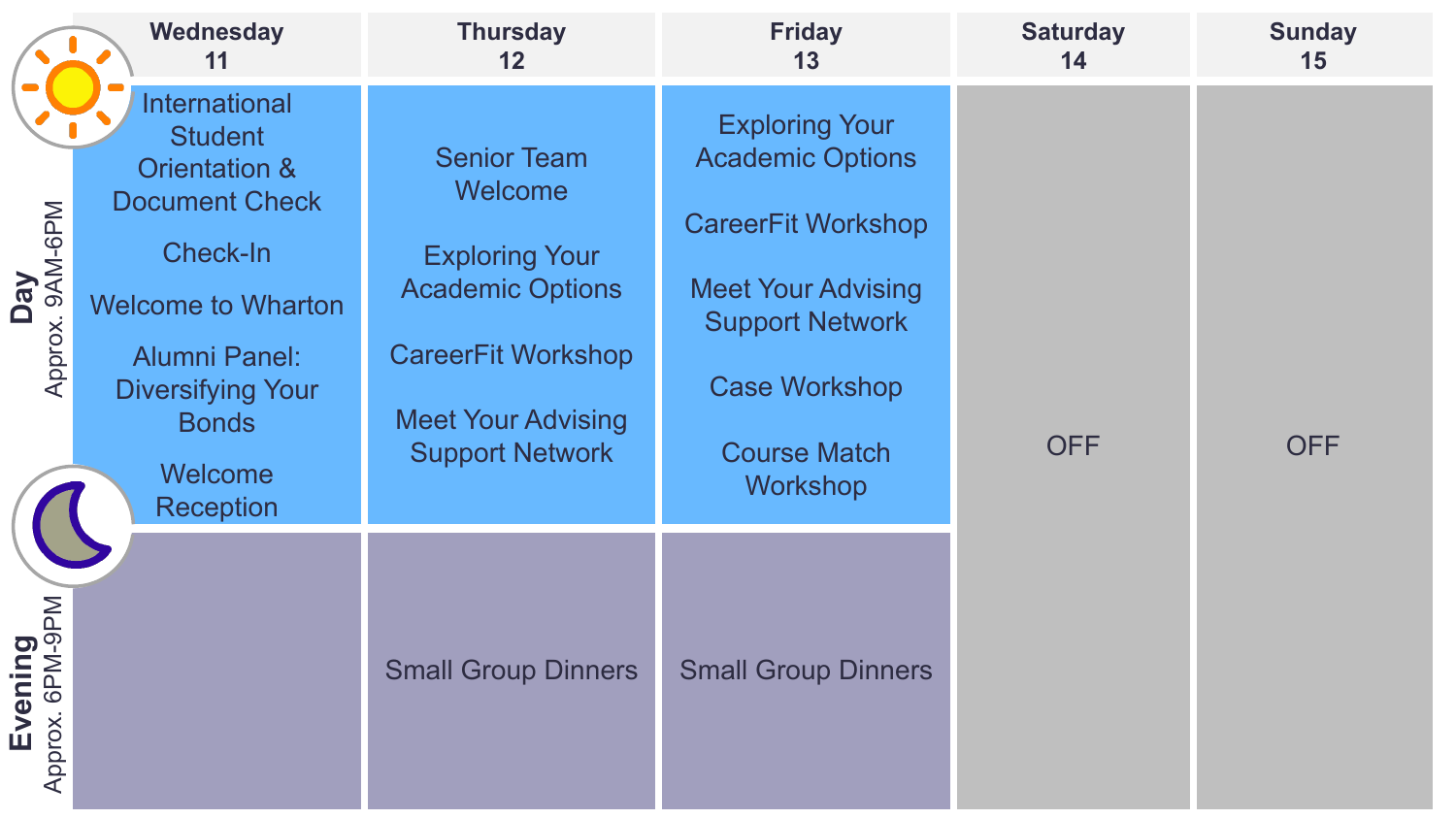|                                     | <b>Monday</b><br>16           | <b>Tuesday</b><br>17                 | Wednesday<br>18                                                                                                                                         | <b>Thursday</b><br>19                                  | <b>Friday</b><br><b>20</b> | <b>Saturday</b><br>21 | <b>Sunday</b><br>22 |
|-------------------------------------|-------------------------------|--------------------------------------|---------------------------------------------------------------------------------------------------------------------------------------------------------|--------------------------------------------------------|----------------------------|-----------------------|---------------------|
| Day<br>x.9AM-6PM<br>Approx.         | Learning<br>Team<br>Formation | Learning<br><b>Team</b><br>Formation | <b>Student Life</b><br>Diversity,<br>Equity, &<br><b>Inclusion</b><br><b>Training</b><br><b>Master Class:</b><br><b>Building Your</b><br><b>Network</b> | <b>MGMT 610</b><br>Day 1<br><b>Course Match</b><br>Q&A | <b>MGMT 610</b><br>Day 2   | <b>OFF</b>            | <b>OFF</b>          |
| Evening<br>prox. 6PM-9PM<br>Approx. |                               |                                      | <b>MBA Class of</b><br>2023<br>Convocation<br>& Reception                                                                                               |                                                        |                            |                       |                     |